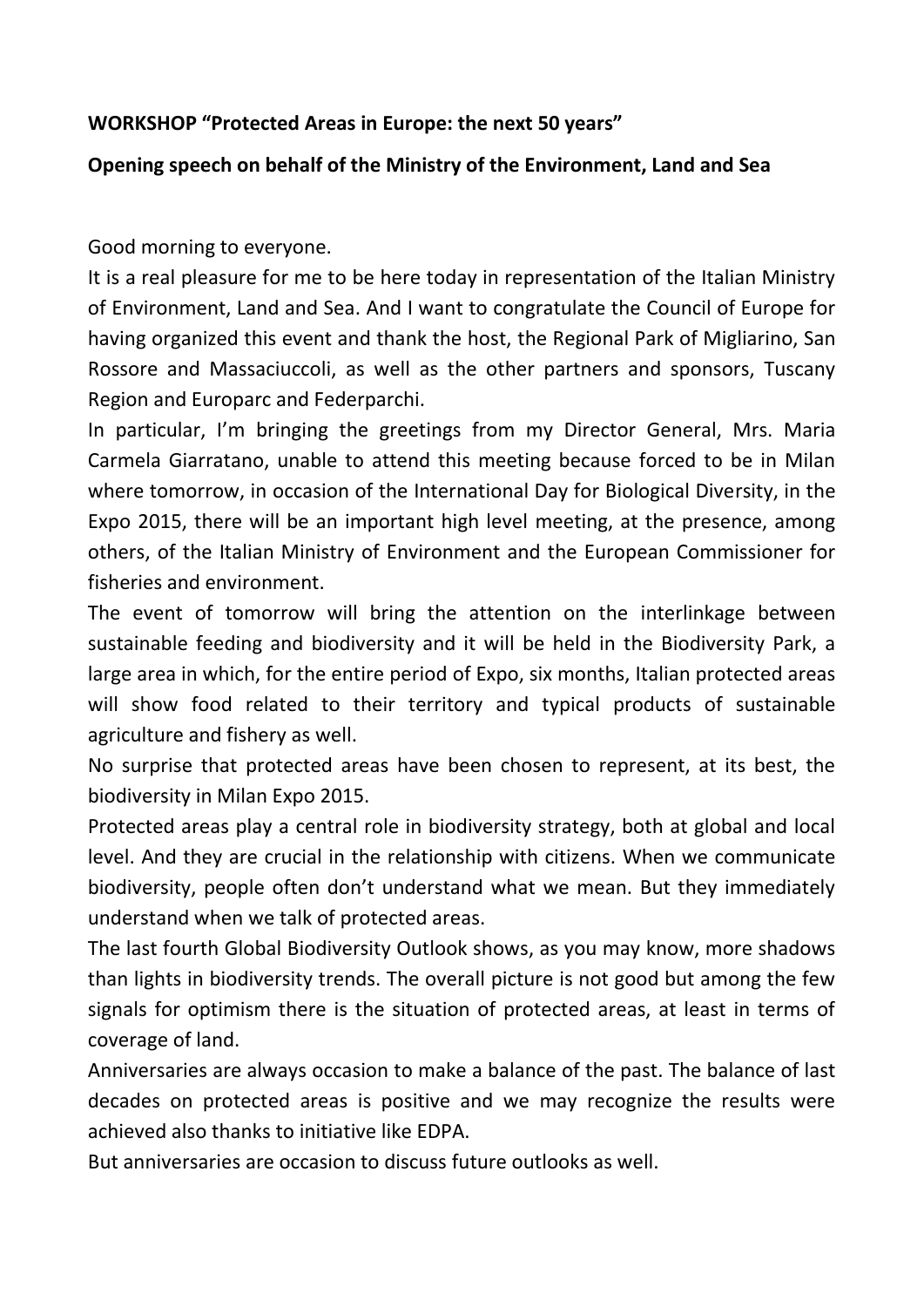I take this opportunity to offer some considerations on main policies at global level and at national level, and some information on our Ministerial activities as well.

The full achievement of the Aichi Target 11, as I said, is on course to be met in terms of mere coverage of land areas, but we need to go beyond that.

We need to strengthen our efforts toward marine protected areas, toward connectivity and ecological representativeness of protected areas and toward effectiveness and equitability of management of protected areas.

We need, more over, to pursue integration of protected areas with other goals and targets of biodiversity strategy and mainstreaming biodiversity in other sectors. At this aim, our priorities, in terms of policies, are four:

- Linkage between protected areas and other strategic issues

- Ecosystem services approach
- Green economy

- Synergies between natural and cultural capital

Linkage with strategic issues. Starting from considering protected areas as a network, it is extremely important that conservation activities carried out on the ground are framed in largest thematic issues. I want just to recall two of these issues for which we think the role of protected areas is essential: contrast to invasive alien species and flyways for migratory birds.

Ecosystem services provided in protected areas: food, health, climate, risk reduction, culture, etc. Focusing on that, means to stress the importance of biodiversity in facing the global challenges at local level. Protected areas should become showcases of green infrastructures and other nature-based solutions to address risk reduction and fighting climate change.

Assessment and valuing of natural capital is a necessary and fundamental part of this policy. The Italian Ministry is developing several activities on that. I will nominate three:

- Scaling up of private funding through the mechanism of Payments for Ecosystem Services;
- Assessment of natural capital: an activity started two years ago in national parks that currently is enlarging its scope;
- Environmental accounting connected to improving of management efficiency: a project that is now involving all Italian marine protected areas.

Protected areas are privileged places to develop green economy. Recent studies conducted on behalf of the Italian Ministry show the positive correlation between protected areas and creation and developing of innovative business based on